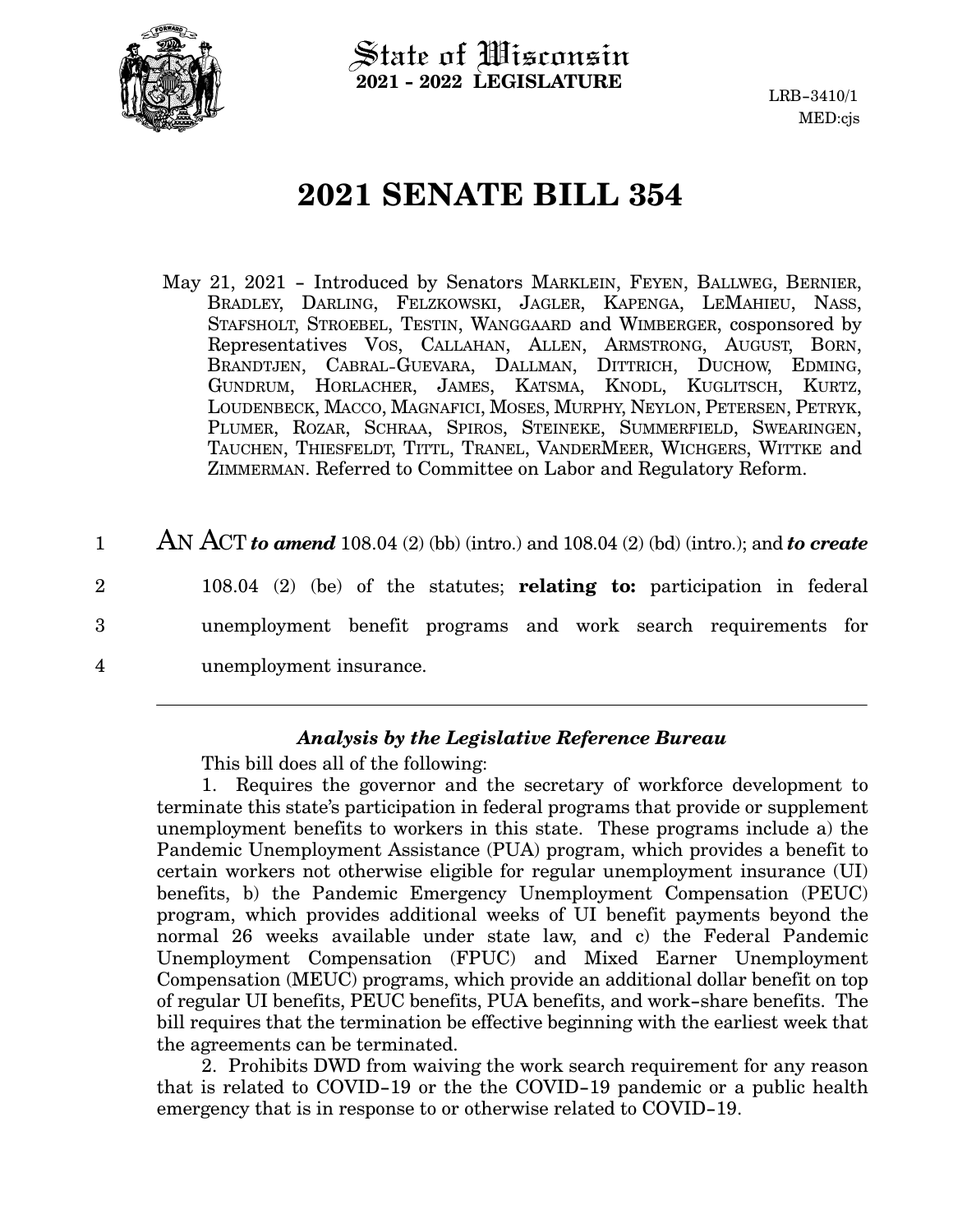#### **SENATE BILL 354**

Under current law, a claimant for UI benefits is generally required to search for work each week in order to remain eligible, but the Department of Workforce Development is required to waive these requirements under certain circumstances. Under current law, DWD has limited rule-making authority to modify the availability of waivers or establish additional waivers if necessary to comply with a requirement under federal law or if specifically allowed under federal law.

For further information see the state and local fiscal estimate, which will be printed as an appendix to this bill.

### *The people of the state of Wisconsin, represented in senate and assembly, do enact as follows:*

| $\mathbf{1}$            | <b>SECTION 1.</b> 108.04 $(2)$ (bb) (intro.) of the statutes is amended to read:                      |
|-------------------------|-------------------------------------------------------------------------------------------------------|
| $\overline{2}$          | 108.04 (2) (bb) (intro.) The department shall, except as provided under par.                          |
| $\boldsymbol{3}$        | <u>pars.</u> (bd) <u>and (be)</u> , waive the work search requirement under par. (a) 3. if any of the |
| $\overline{\mathbf{4}}$ | following applies:                                                                                    |
| $\overline{5}$          | <b>SECTION 2.</b> 108.04 (2) (bd) (intro.) of the statutes is amended to read:                        |
| $6\phantom{1}6$         | 108.04 (2) (bd) (intro.) The Except as provided in par. (be), the department may,                     |
| $\overline{7}$          | by rule, do any of the following if doing so is necessary to comply with a requirement                |
| 8                       | under federal law or is specifically allowed under federal law:                                       |
| 9                       | <b>SECTION 3.</b> 108.04 (2) (be) of the statutes is created to read:                                 |
| 10                      | 108.04 $(2)$ (be) 1. In this paragraph:                                                               |
| 11                      | a. "COVID-19" means the SARS-CoV-2 virus and any related disease.                                     |
| 12                      | b. "Public health emergency" includes any public health emergency declared                            |
| 13                      | under s. 323.10, including any extension, any action by the department of health                      |
| 14                      | services under ch. 252, any federally declared emergency, or any period in which this                 |
| 15                      | state has been the subject of a major disaster declaration.                                           |
| 16                      | 2. The department may not waive the work search requirement under par. (a)                            |
|                         |                                                                                                       |

3. for any reason that is related to COVID-19 or the COVID-19 pandemic or a public 17